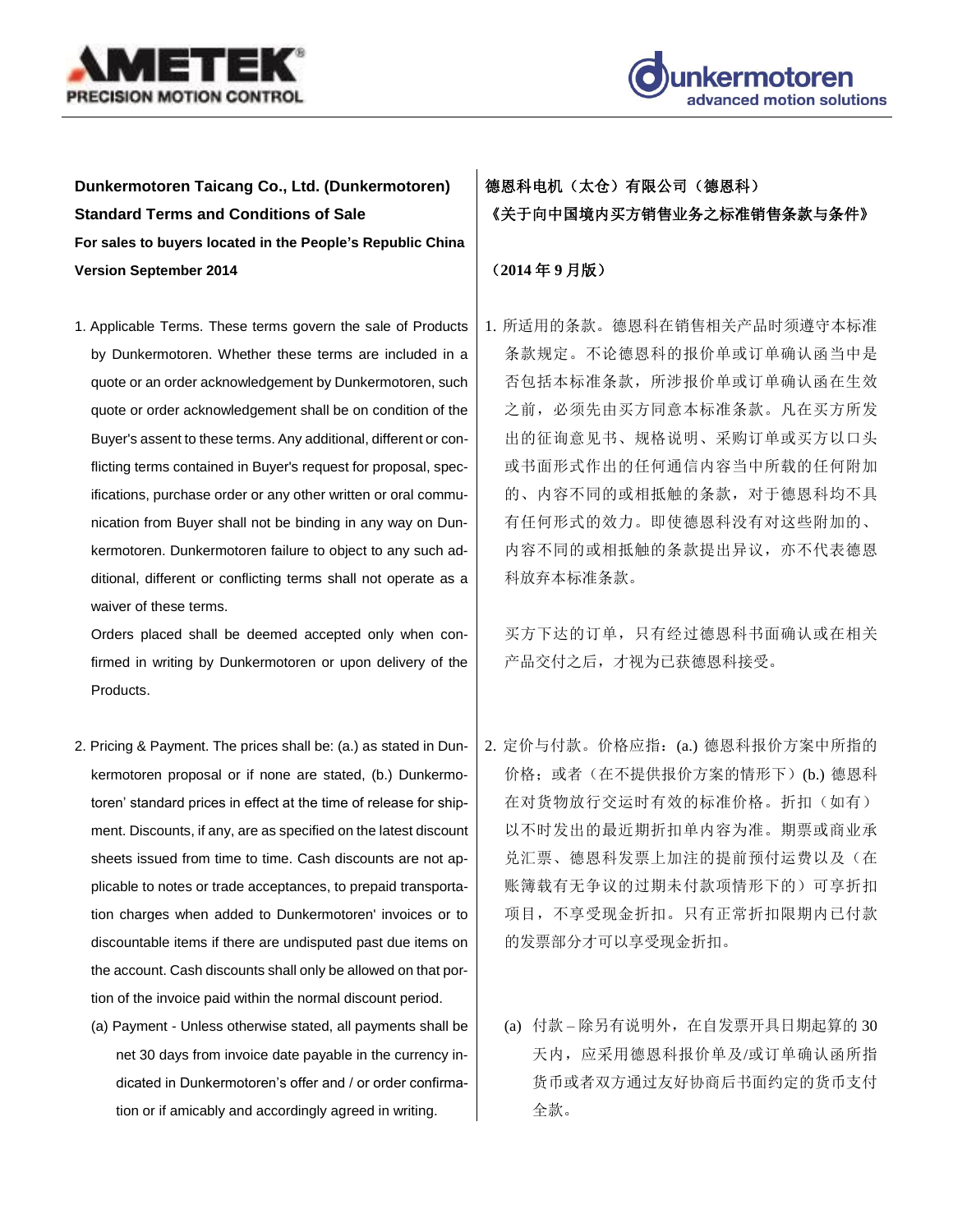



(b) Credit Approval - All orders are subject to credit approval by Dunkermotoren. The amount of credit or terms of payment may be changed or credit withdrawn by Dunkermotoren at any time for any reason without advance notice. Dunkermotoren may, in its discretion, withhold further manufacture or shipment; require immediate cash payments for past and future shipments; or require satisfactory security, in the form of a letter of credit or otherwise to Dunkermotoren before further manufacture or shipment is made; and may, if shipment has been made, recover the Products from the carrier, pending receipt of such assurances.

All letters of credit shall:

- (1) Be in favor of and acceptable to Dunkermotoren;
- (2) Be maintained in sufficient amounts and for the period necessary to meet all payment obligations;
- (3) Be irrevocable;
- (4) Be issued or confirmed by a reputable bank satisfactory to Dunkermotoren within fifteen (15) days after acceptance of any Order;
- (5) Permit partial deliveries;
- (6) Provide for pro-rata payments upon the presentation of Dunkermotoren's invoices and Dunkermotoren's certificate of delivery; and
- (7) Provide for the payment of any cancellation charges or interim amounts due under the provisions of an Acknowledgement.

In default of such cash payment or satisfactory security, in addition to Dunkermotoren's other rights and remedies, deliveries may be discontinued at the option of Dunkermotoren, and Dunkermotoren shall receive from Buyer reasonable cancellation charges to cover the value of any completed or partially finished Products that are manufactured on the Order.

(b) 赊购审批 – 所有订单均须经过德恩科的赊购审批。 德恩科随时可以更改赊购金额或支付条款,亦可撤 回赊购待遇,无须事先通知。德恩科可以自行酌情 决定暂停日后的生产或发运作业,要求买方立即以 现金支付就已经发货但未收到货款的货物支付到期 未付款项、或要求买方在德恩科重新启动生产或发 运作业之前,以信用证或其他形式向德恩科提供足 额担保;已发货的,德恩科也可要求运输商撤回货 物,要求买方提供上述各项保证。

所有信用证必须:

- (1) 以德恩科为受益人、采用德恩科可以接受的形 式;
- (2) 保有充足金额,有效期直至所有款项得以支付 ;
- (3) 具有不可撤销质;
- (4) 在每个订单获德恩科接受以后的15(十五)天 内,由一家声誉良好、德恩科认可的银行开具 并保兑;
- (5) 允许分批交货;
- (6) 规定在德恩科开具发票并出具交货单据之后按 比例付款;及
- (7) 规定须按照确认函的条款支付所适用的撤销费 或应付的中期款项。

如买方不支付现金款项或不提供符合德恩科要求的 担保,则德恩科除享有其他权利和采用其他补救办 法以外,还可以选择不交付货物;德恩科还应向买 方收取金额合理的撤销费,用以抵偿已经按照订单 全部或部分制作完成的成品价值。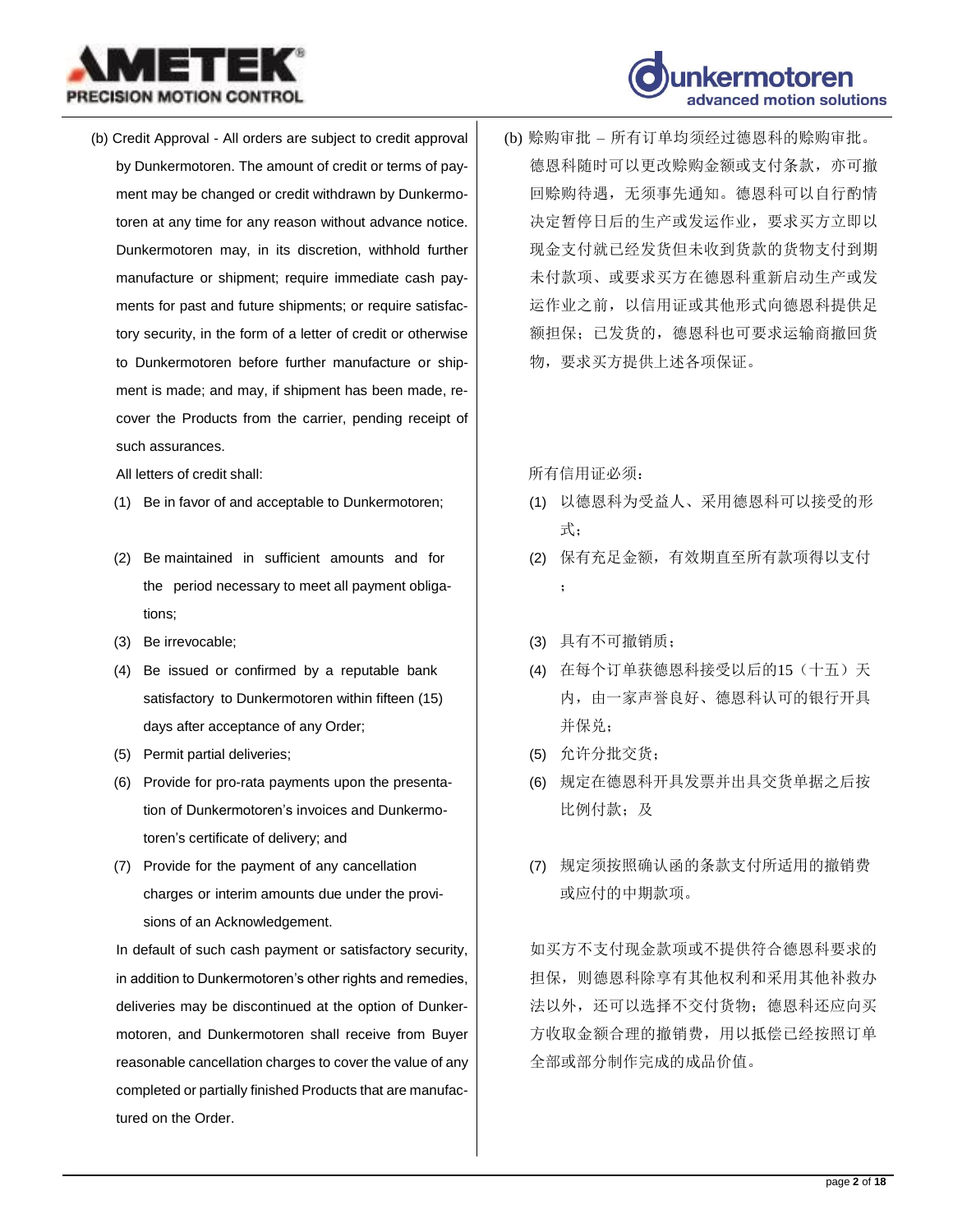



(c) Installment Shipment - If more than one delivery is made, each shall be deemed a separate transaction and shall be invoiced separately. Neither failure of, nor delay in any delivery, nor shortage in quantity or other defect in any delivery, shall in any way affect the obligations of both the Buyer and Dunkermotoren as to any other delivery. Buyer shall pay for each shipment in accordance with the terms hereof. Payment shall be made for the Products without regard to whether Buyer has made or may make any inspection of the Products. Products held for Buyer are at Buyer's sole risk and expense.

The Buyer shall accept delivery of any part or all of the Products on every specific shipping or delivery date as notified by Dunkermotoren through notices of readiness for shipment. In case that the Buyer refuses, or is unable to accept any delivery covered by an Order, or the Buyer fails to furnish Dunkermotoren with proper shipping instructions, the Buyer shall be held liable for freight, express delivery, storage, extra cost of handling and other expenses that may be incurred thereby. Such liability of the Buyer is in addition to, and shall in no way alter, the terms of payment of Dunkermotoren's invoice for the Products offered for delivery and invoice shall be rendered and payment shall be made as if delivery had been consummated.

(d) Taxes, Shipping, Packing, Handling - Except to the extent expressly stated in these terms, Dunkermotoren prices do not include any freight, storage, insurance, taxes, excises, fees, duties or other government charges related to the Product, and Buyer shall pay such amounts or reimburse Dunkermotoren for any amounts Dunkermotoren pays. If Buyer claims a tax or other exemption or direct payment permit, it shall provide Dunkermotoren with a valid exemption certificate or permit and indemnify, defend and hold Dunkermotoren harmless from any taxes, costs and penalties arising out of same. Any and all increases, changes, adjustments or surcharges (including, (c) 分批装运 – 如分批交付,每批货物均视为一项单独 的交易,单独开具发票。德恩科不交货、延迟交 货、交货数量短缺等行为或者交货过程存在的其他 瑕疵,对于买方和德恩科双方就其他批次货物所承 担的义务不造成任何形式的影响。买方应按照本标 准条款规定支付每批货物的款项。不论买方是否已 经对相关产品进行检验、或者是否可以进行该等检 验,买方均应支付相关产品的款项。买方如扣留相 关产品,与之相关的风险和费用均由买方承担。

买方应于德恩科在准备就绪通知书上指明的每一个 具体装运日期或交付日期接受全部或部分相关产 品。如买方拒绝或无法接受订单所对应的任何货 物, 或买方没有向德恩科发出正确的装运指示, 则 买方应承担运费、加急交付费、存储费、额外产生 的装卸费以及由此可能产生的其他费用;买方所承 担的上述责任有别于、亦不以任何方式影响德恩科 就所交付之相关产品开具的发票所载的支付条款。 遇此情形,德恩科仍应开具发票,买方亦应支付款 项,犹如双方顺利完成交货一样。

(d) 税金、转运、包装、装卸 – 除本标准条款有明确说 明以外,德恩科的价格不包括相关产品所涉的任何 运费、储存费、保险费、税金、消费税、征费、关 税或政府收费;买方应支付上述各项费用、或向德 恩科偿付由德恩科所支出的上述费用。买方主张免 税或其他待遇、或申请直接缴付方式的,应向德恩 科提交一份免税证明或许可证,并就上述各项税 金、费用和罚金向德恩科作出补偿、为德恩科提出 抗辩、使德恩科免受损害。在运费、地方税或本标 准条款所注货物分类等方面所产生的各项及一切补 增、变更和调整或附加费(包括但不限于燃油附加 费)均由买方承担。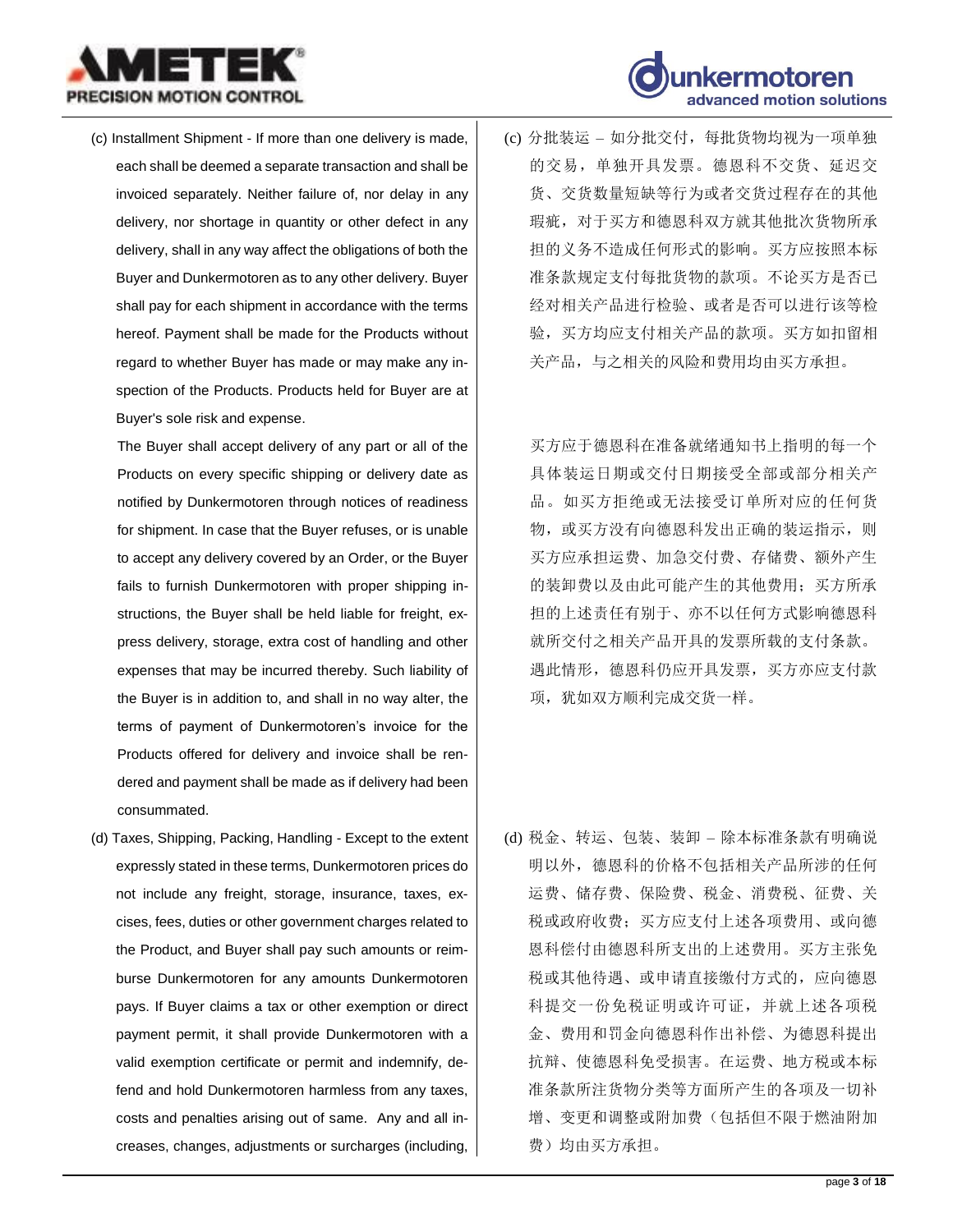



without limitation, fuel surcharges) which may be in connection with the freight charges, rates or classification included as part of these terms, shall be for the Buyers account.

- (e) Time of payment is of the essence and in addition and without prejudice to Dunkermotoren's other rights and remedies hereunder if payment is not made when due the Buyer shall pay Dunkermotoren interest thereon at a rate of 0.04 % per day of delay. (INTEREST).
- (f) Disputed Invoice In the event Buyer disputes any portion or all of an invoice, it shall notify Dunkermotoren in writing of the amount in dispute and the reason for its disagreement within 14 days of receipt of the invoice. The undisputed portion shall be paid when due.
- (g) Collection. Upon Buyers default of these terms, Dunkermotoren may, in addition to any other rights or remedies at contract or law, subject to any cure right of Buyer, declare the entire balance of Buyers account immediately due and payable or foreclose any security interest in Products delivered. If any unpaid balance is referred for collection, Buyer agrees to pay Dunkermotoren, to the extent permitted by law, reasonable attorney fees in addition to all damages otherwise available, whether or not litigation is commenced or prosecuted to final judgment, plus any court costs or expenses incurred by Dunkermotoren, and any INTEREST accrued on any unpaid balance owed by Buyer.
- (h) Retention of Title The ownership in the Products shall remain vested in Dunkermotoren until full payment of the purchase price for the Products. Upon payment of the purchase price for each respective delivery of Products, the ownership in those Products shall pass on the Buyer. During the term of retention of title until full payment of the purchase price, the following applies:

(1) The Materials under retention of title shall be stocked by the Buyer separately and not be mixed or

- (e) 付款时间至关重要,但不影响德恩科所享有的其他 权利和救济措施。如买方不按期付款,应按"每延迟 一天,罚息万分之四"的比例向德恩科支付由此产生 的利息("利息")。
- (f) 无争议的发票 如买方就发票金额的任何部分或全 部提出争议,应在收到发票后 14 天内就其所争议的 金额书面通知德恩科,述明争议理由。没有争议的 金额应在到期时支付。
- (g) 收款。买方违反本标准条款的,德恩科除了享有/采 取合同或法律规定的各项其他权利/补救办法以外, 还可以在不抵触买方享有的救济权利的情况下宣布 买方所欠全部款项立即到期应予支付,或拒绝买方 赎回已就所交付的货物所提供的担保权益。德恩科 要求买方支付所剩余款的,买方同意除了支付其他 方面的所有损害赔偿金(不论是否已经提起诉讼、 亦不论是否已经作出最终裁决)以外,也会在法律 允许范围内向德恩科支付合理金额的律师费、德恩 科支出的全部诉讼费用和开支、连同买方未付余额 产生的全部利息。
- (h) 保留所有权 在买方按照相关产品购买价格支付全 款之前,相关产品的所有权仍属于德恩科所有。一 旦买方支付每一批相关产品的购买价款,相关产品 的所有权应转移给买方。在所有权保留期内、直至 买方按照购买价格支付全额之前,适用下列规定:

(1) 保留所有权的物料由买方单独存放,不得与 标记属于德恩科财产的其他物料相混合或混 淆;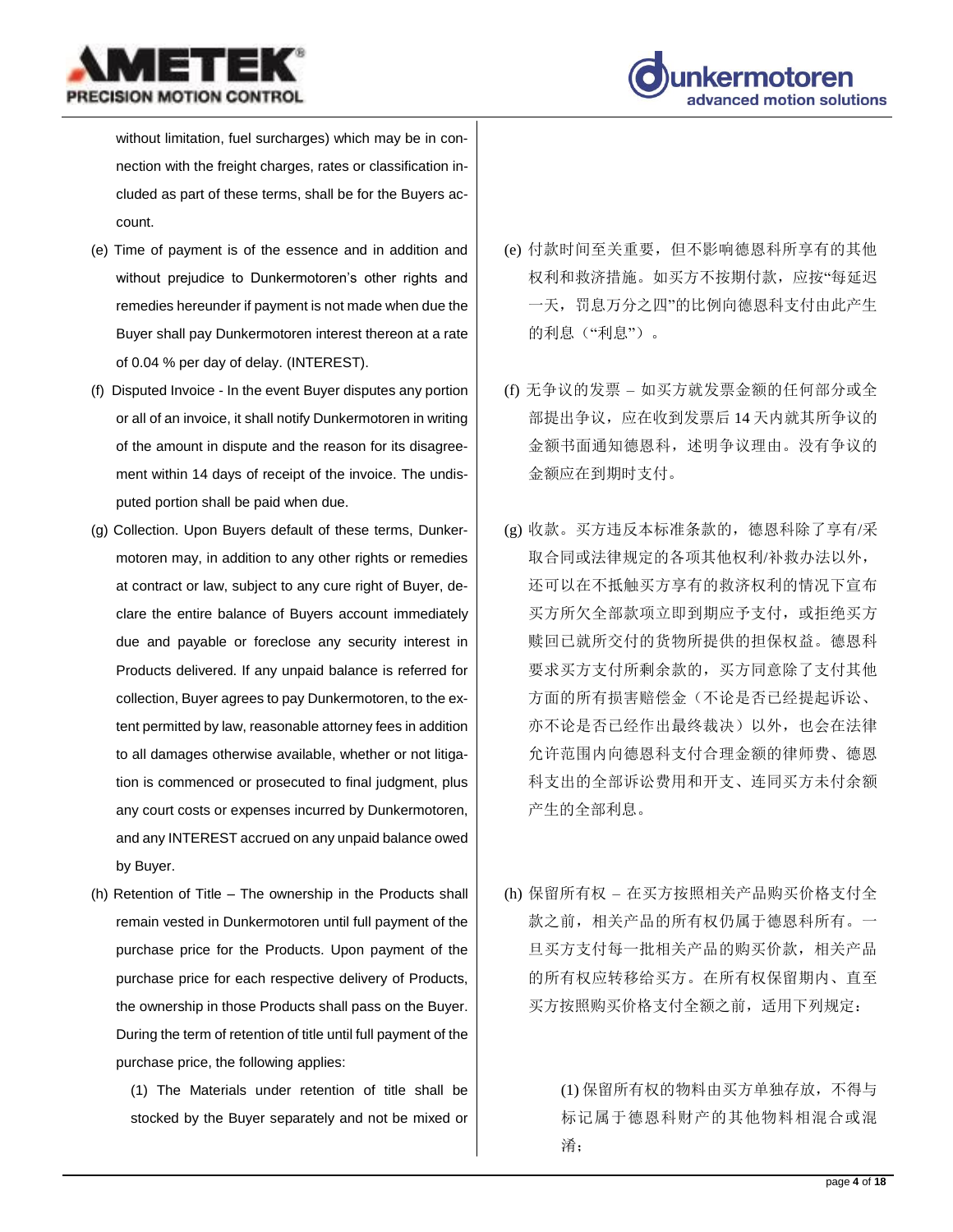



commingled with other materials and marked as property of Dunkermotoren.

(2) The Products shall be stocked in warehouses suitable to prevent any harm from the Products, and Buyer shall, on demand of Dunkermotoren, execute and deliver to Dunkermotoren such instruments as Dunkermotoren may deem necessary to protect its interests in such title in accordance with the laws and regulations applicable where such Products may be shipped or at any time located.

(3) The Buyer shall not sell, dispose of, pledge or otherwise transfer title to the Products as security to any third party. In the event of attachments and seizures or other third-party dispositions, the Buyer shall inform Dunkermotoren of this without delay and point out Dunkermotorenr's ownership to the third party.

(4) If the Buyer breaches the stipulations of these terms, in particular, in the event of default of payment according to Article 2. a) hereof, Dunkermotoren shall be entitled to repossess the Products after setting a deadline, and the Buyer shall be obliged to surrender them. Upon application for commencement of insolvency proceedings on the Buyer's assets, Dunkermotoren shall be entitled to terminate the individual purchase contract and demand the immediate return of the Products.

(5) If during processing of the Products under retention of title by the Buyer, the Products become an integral part of another object by combination or mixing or if a new object is produced by processing or remodelling, the Buyer hereby transfers its ownership or co-ownership of such object to Dunkermotoren and undertakes to hold the object in custody on Dunkermotoren's behalf free of charge with the diligence of a prudent businessman. If co-ownership arises, Dunkermotoren's share shall correspond to the portion resulting from the (2) 相关产品应存放在合适的仓库内,防止受 损;德恩科提出要求时,买方应当签署并向德 恩科送交德恩科认为按照相关产品发运地点或 存放地点之法律法规为了保护德恩科自身对于 相关所有权所享利益而言所需的各项文件。

(3) 买方不得出售、处置、质押或以其他方式转 让相关产品的所有权从而向任何第三方作出担 保。如相关产品遭到扣押、扣留或由第三方采 用其他方式处置,买方应就此告知德恩科,不 得延迟;并应向第三方指明相关产品的所有区 归于德恩科所有。

(4) 如买方违反本标准条款项下任何规定,尤其 是在买方不按照本标准条款第 2 条 a)款规定支 付款项的情形下,德恩科有权在所定限期过后 收回相关产品;买方有义务交换相关产品。德 恩科针对买方资产提起破产程序的,德恩科有 权终止单项采购订单,并要求买方立即返回相 关产品。

(5) 如在买方对所有权遭保留的相关产品进行加 工的过程中,相关产品因合成或混合等作业而 成为另一物品不可分割的组成部分,或者加工 或重新制模作业产生了新制物品,买方在此将 其对于该等物品的所有权或共有权转让给德恩 科,并承诺采取审慎经商的态度为德恩科免费 扣留该等物品。如该等物品的所有权为共有性 质,德恩科的共有权份额则等同于所加工物料 的价值在新制物品价值当中所占的比例。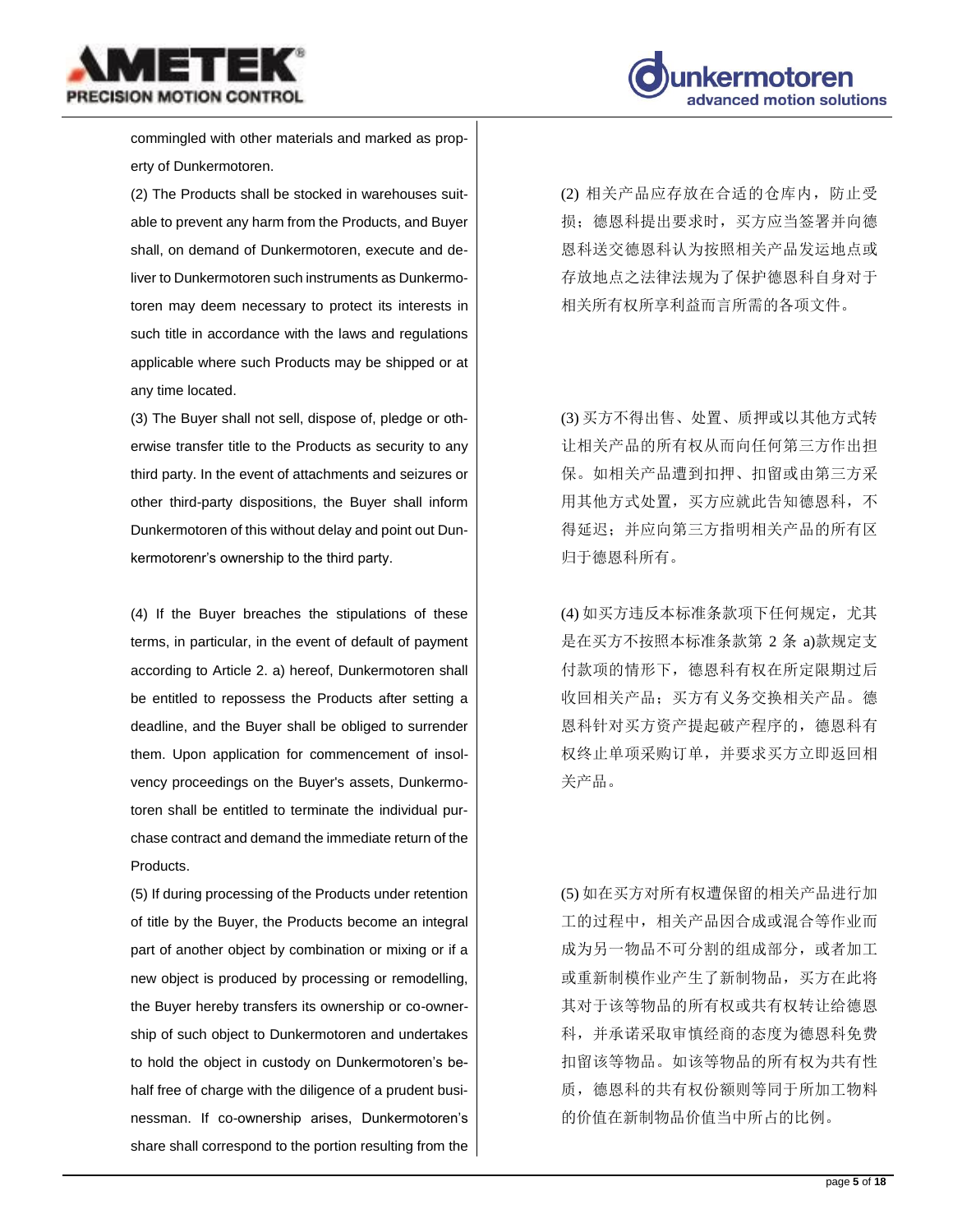



ratio of the value of the processed Materials to the value of the new object.

- 3. Delivery; Title; Risk of Loss; Same Day Shipment. Product shall be delivered EXW (Incoterms 2010) Dunkermotoren point of shipment with risk of loss or damage for the Product passing to Buyer at that point. Buyer shall be responsible for all transportation, insurance and related expenses including any associated taxes, duties or documentation. Dunkermotoren may make partial shipments. Shipping dates are not binding and approximate only and Dunkermotoren shall not be liable for any loss or expense (consequential or otherwise) incurred by Buyer or Buyer's customers if Dunkermotoren fails to meet the specified delivery schedule. Compliance with agreed delivery dates shall be depend on (i) timely receipt at the factory of all details pertaining to the Order and essential to its proper execution; required approvals, releases and clearances to be provided by the Buyer and (ii) Buyer's compliance with the payment terms and timely submission of such evidence as Dunkermotoren may request that any required Export or Import License has been issued and is in effect or other obligations to be met by the Buyer.
- 4. Deferment and Cancellation. Buyer shall have no deferment rights and Buyer shall be liable for cancellation charges, which shall include without limitation
	- a) payment of the full product price for any finished Product or works in progress;
	- b) payment for raw materials ordered pursuant to a firm purchase order; and
	- c) such other direct costs incurred by Dunkermotoren as a result of such cancellation.
- 5. Force Majeure / Delays. If Dunkermotoren suffers delay in performance due to
- 3. 交付: 所有权: 损失风险; 当日发运。相关产品应在德 恩科工厂交货("工厂交货"术语的定义参见国际商会 《国际贸易术语解释通则 2010 年版》),并且相关产 品的损失或损害的风险在德恩科工厂交货时转移至买 方。买方负责所有运输、保险并承担相关开支,包括 任何相关税费、关税或文件拟备。德恩科可以分批发 运。发运日期为大致日期且该等日期不具有约束力。 如果德恩科未能按照规定时间表交货从而造成买方或 买方客户蒙受任何继发性或其他性质的损失或开支, 德恩科对此概不负责。按照约定的交付日期交货取决 于: (i)在工厂及时收到所有与订单相关的并就其妥为执 行而言至关重要的详细资料;以及买方提供的所有必 要的批准、放行及清关;并且(ii)买方遵守支付条款并 在德恩科可能提出要求时及时向德恩科提交必要的进 口或出口许可证已经签发的有效证明,或者遵行买方 拟将实现的其他义务 。
- 4. 延期与取消。买方无延期权利,并应承担各项取消费 用,包括但不限于:
	- a) 为任何相关产品的成品或在制品所支付的全部产品 价格;
	- b) 为按照固定采购订单所购原材料支付的款项;以及
	- c) 因此类取消导致德恩科产生的其他直接费用。

5. 不可抗力/迟延。如果德恩科因以下原因出现迟延: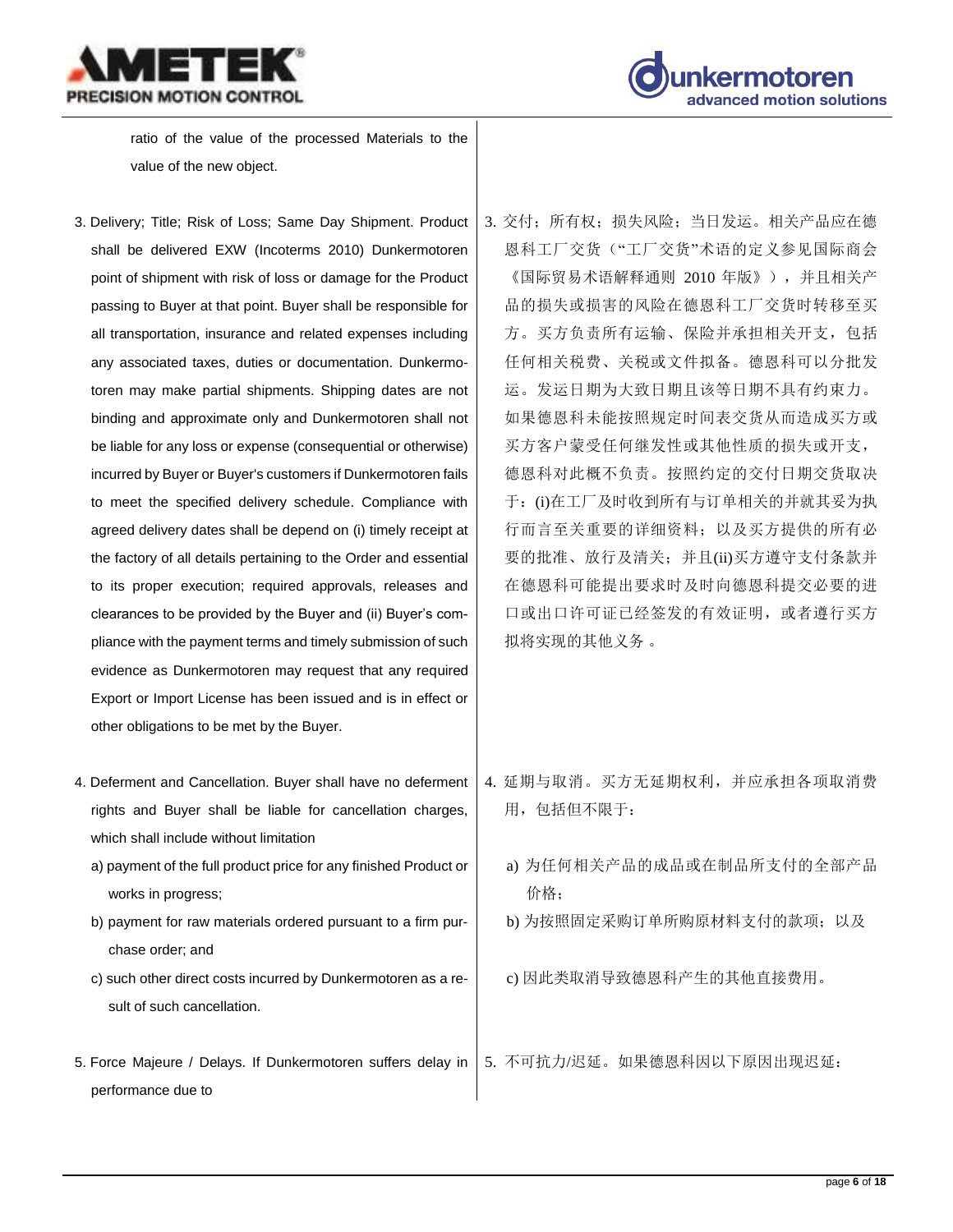



- a) any cause beyond its reasonable control, including without limitation acts of God, strikes, labor shortage or disturbance, fire, accident, war or civil disturbance, delays of carriers, failure of normal sources of supply, or acts of government including but not limited to hindrances attributable to Chinese, EU, German, US or otherwise applicable national or international rules of foreign trade law; or
- b) to other circumstances for which are unavoidable or beyond Dunkermotoren's control; or
- c) inability of Dunkermotoren to timely obtain either necessary or proper labor, materials, components, facilities, energy, fuel, transportation, governmental authorization or instruction, or material or information required from Buyer,,

the time of performance shall be extended a period of time equal to the period of the delay and its consequences. Dunkermotoren will give to Buyer notice within a reasonable time after Dunkermotoren becomes aware of any such delay.Upon the occurrence of any of the foregoing events, Dunkermotoren shall be entitled to cancel the Order without liability.

- 6. Buyer's Requirements. Timely performance by Dunkermotoren is contingent upon Buyer's supplying to Dunkermotoren all required technical information and data, including drawing approvals, and all required commercial documentation.
- 7. Limited Warranty.
	- (a) Limited Product Warranty Statements. For each Product purchased from Dunkermotoren or an authorized reseller, Dunkermotoren makes the following limited warranties: (i) the Product is free from defects in material and workmanship, (ii) the Product materially conforms to Dunkermotoren' specifications that are attached to, or expressly incorporated by reference into, these terms, and (iii) at the time of delivery, Dunkermotoren has title to the Product free and clear of liens and encumbrances (collectively, the "Limited Warranties"). Warranties with
- a) 德恩科无法合理控制的任何原因,包括但不限于不 可抗力、罢工、劳动力短缺或骚乱、火灾、意外事 故、战争或内乱、承运人迟延、正常供货渠道中断 或者政府行为,包括但不限于因中国、欧盟、德 国、美国或其他国家所适用的国家性或国际性对外 贸易法律规则产生的阻碍;或者
- b) 德恩科无法避免或无法控制的其他情形; 或者
- c) 德恩科无法及时取得必要或适当的劳动力、材料、 零部件、设施、能源、燃料、运输、政府授权或指 令,或须从买方处获得的材料或信息,

履约时限应按照迟延期间及其后果进行相应地延展。 德恩科在知晓任何此类迟延情况后,其将在合理时间 内通知买方。发生前述任何一种事件,德恩科均有权 取消订单,且不承担任何责任。

- 6. 买方的要求。德恩科及时履约视买方向德恩科提供所有 必要技术信息和数据而定,该等技术信息和数据包括 图纸批准以及所有必须的商业文件。
- 7. 限定质量保证
	- (a) 相关产品的限定质量保证说明:对于由德恩科或 者任何授权转售商所售出的每一件相关产品而 言,德恩科现作出下列有限度的质量保证:(i) 相 关产品不存在物料与工艺方面的任何缺陷;(ii) 相 关产品本质上符合本标准条款所附带的、或者通 过提述方式明确纳入本标准条款之内的德恩科的 规格要求;及 (iii) 交付时,德恩科对相关产品享有 所有权;相关产品不附有任何留置或产权负担 (合称为"限定质保")。对于德恩科所提供的作为 相关产品构成部分的软件(如有),与之相对应 的质量保证在本标准条款其他章节另有明确规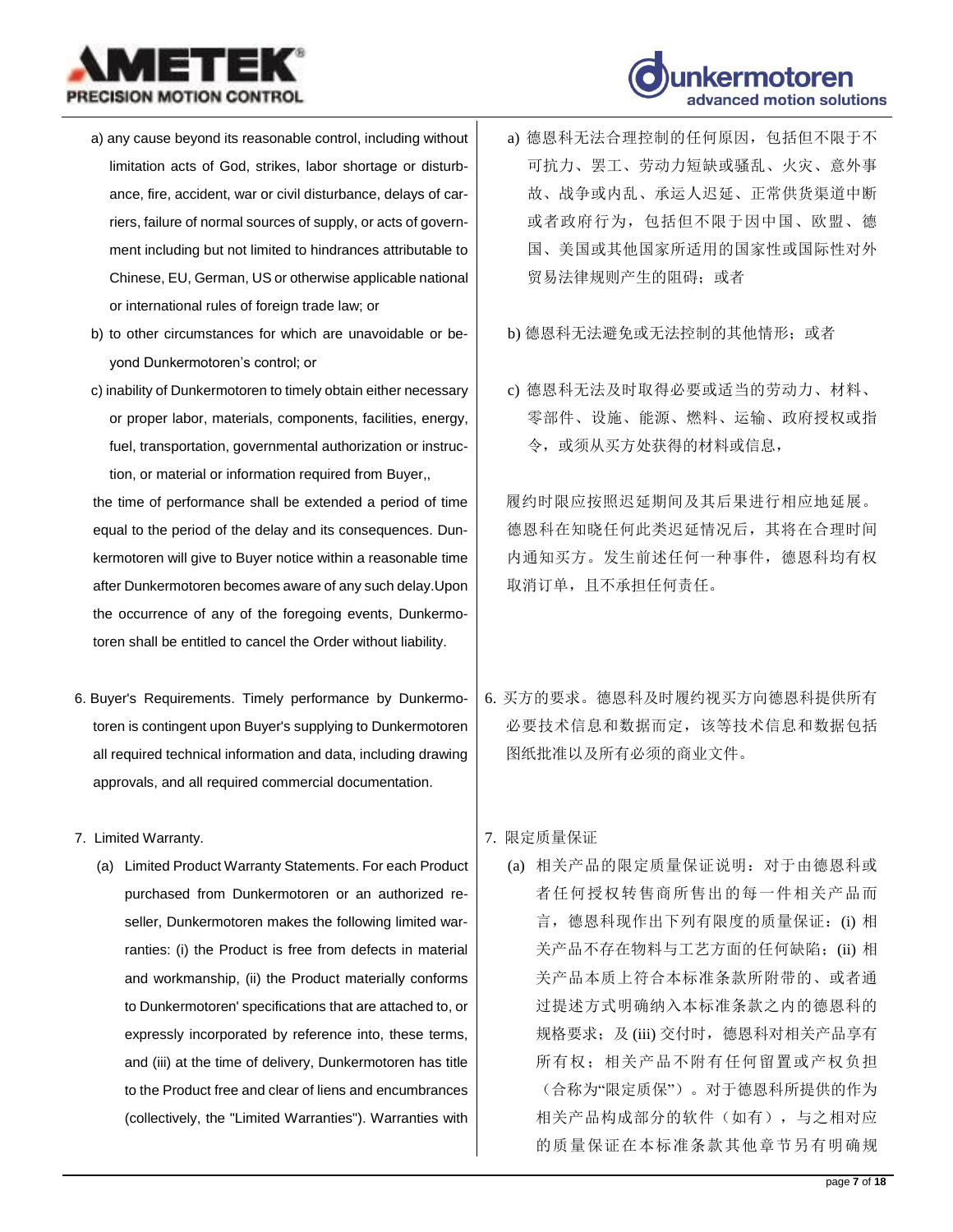



respect to software which may be furnished by Dunkermotoren as part of the Product, if any, are expressly set forth elsewhere in these terms. The Limited Warranties set forth herein do not apply to any software furnished by Dunkermotoren. If software is furnished by Dunkermotoren, then the attached Software License/Warranty Addendum shall apply.

(b) Conditions to the Limited Warranties. The Limited Warranties are conditioned on (i) Buyer storing, installing, operating and maintaining the Product in accordance with Dunkermotoren' instructions, (ii) no repairs, modifications or alterations being made to the Product other than by Dunkermotoren or its authorized representatives, (iii) using the Product within any conditions or in compliance with any parameters set forth in specifications that are attached to, or expressly incorporated by reference into, these terms, (iv) Buyer discontinuing use of the Product after it has, or should have had, knowledge of any defect in the Product, (v) Buyer providing prompt written notice of any warranty claims within the warranty period described below; if Dunkermotoren is notified later than 8 days after receipt of the Products, any claims against Dunkermotoren shall be excluded unless they could not be identified even if the Products were carefully inspected. Notices for defects which could not be identified even if the Products were carefully inspected upon receipt shall be notified to Dunkermotoren not later than 8 days after discovery, however, at the latest 12 months after receipt of the Products; otherwise any claims against Dunkermotoren shall be excluded. (vi) at Dunkermotoren' discretion, Buyer either removing and shipping the Product or non-conforming part thereof to Dunkermotoren, at Buyer's expense, or Buyer granting Dunkermotoren access to the Products at all reasonable times and locations to assess the warranty claims, and (vii) Buyer not being in default of any payment obligation to Dunkermotoren under these terms.

定。本协议列明的限定质保并不适用于德恩科所 提供的任何软件。对于德恩科提供的软件, 则应 适用附后的软件许可/质保附录的规定。

(b) 限定质保的条件。享受限定质保的条件如下:(i) 买 方已按照德恩科的指示储存、安装、操作与保养相 关产品;(ii) 除德恩科或其授权代表人以外, 相关 产品没有经过任何其他人的修理、改动或篡改; (iii) 买方使用相关产品时遵守了本标准条款所附带 的、或者通过提述方式明确纳入本标准条款之内的 德恩科的规格要求当中列明的条件或参数;(iv) 买 方在知悉或理应知悉相关产品中存在任何缺陷之后 停止使用之;(v) 买方在下述质保期内从速发出书 面通知,主张其按照质保规定所享有的权利。如买 方在自收到相关产品之时算起 8 天过后方就缺陷通 知德恩科,则买方不得向德恩科提出任何权利主 张,除非缺陷是属于即使对相关产品进行详细检验 也无法发现的类型。对于收货时即使对相关产品进 行详细检验亦无法发现的缺陷,买方应在发现缺陷 后 8天以内、最迟不超过收到相关产品后的 12个月 内通知德恩科;否则,买方不得向德恩科提出任何 权利主张;(vi) 买方已将相关产品或其中不符规定 的部件自费拆除并发运给德恩科,或者买方允许德 恩科在任何合理时间与地点查看相关产品,以评估 如何根据质保规定予以处理;具体由德恩科酌情选 择决定;及 (vii) 买方没有违反本标准条款规定其对 德恩科所承担的任何付款义务。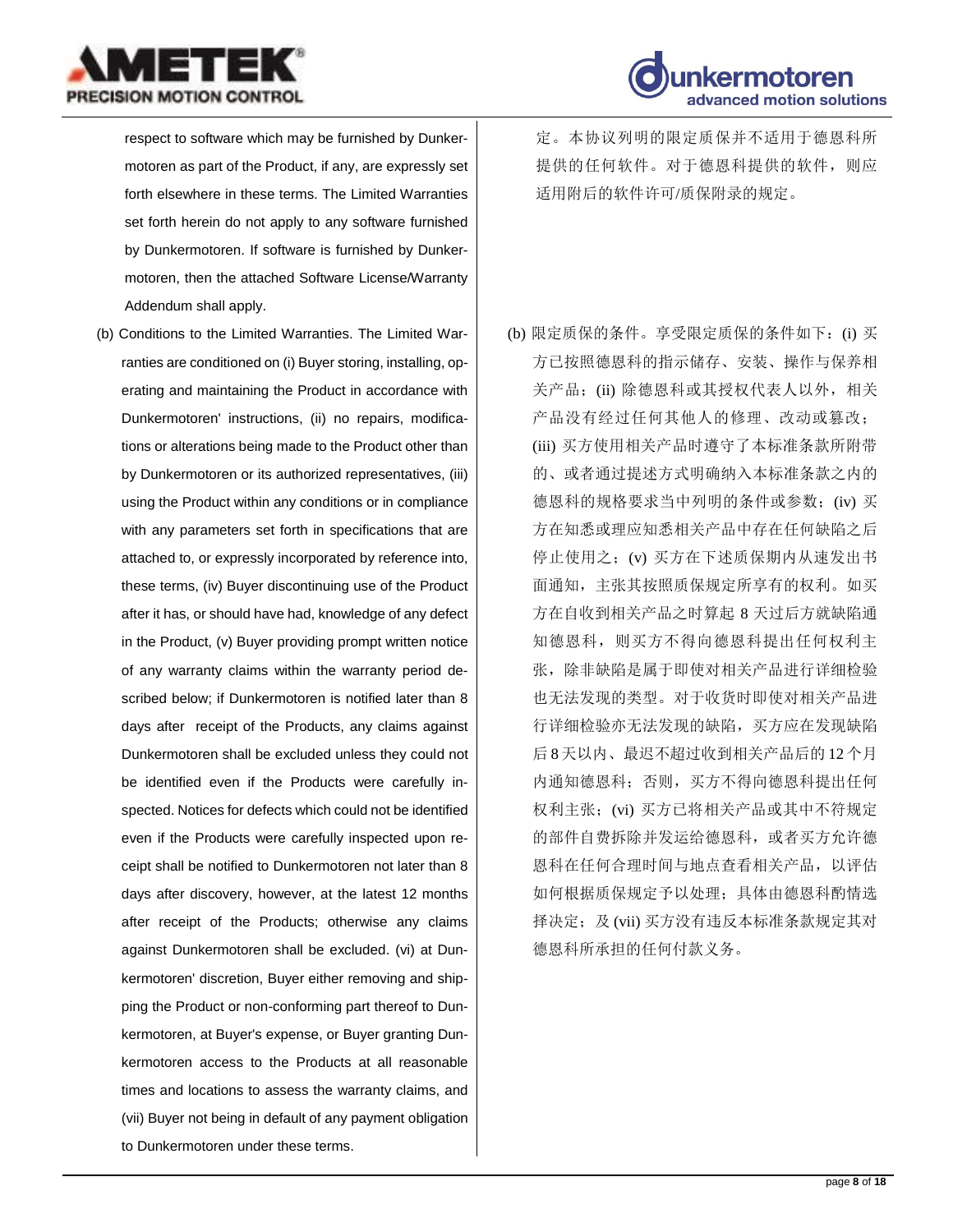

- (c) Exclusions from Limited Warranty Coverage. The Limited Warranties specifically exclude any equipment comprising part of the Product that is not manufactured by Dunkermotoren or not bearing its nameplate. To the extent permitted, Dunkermotoren herby assigns any warranties made to Dunkermotoren for such equipment. Dunkermotoren shall have no liability to Buyer under any legal theory for such equipment or any related assignment of warranties. Additionally, any Product that is described as being experimental, developmental, prototype, or pilot is specifically excluded from the Limited Warranties and is provided to Buyer "as is" with no warranties of any kind. Also excluded from the Limited Warranties are normal wear and tear items including any expendable items that comprise part of the Product, such as but not limited to fuses, bearings and bushings etc.
- (d) Limited Warranty Period. Buyer shall have 12 months from shipment of product to provide Dunkermotoren with prompt, written notice of any claims of breach of the Limited Warranties. Continued use or possession of the Product after expiration of the warranty period shall be conclusive evidence that the Limited Warranties have been fulfilled to the full satisfaction of Buyer, unless Buyer has previously provided Dunkermotoren with notice of a breach of the Limited Warranties.
- (e) Remedies for Breach of Limited Warranty. Buyer's sole and exclusive remedies for any breach of the Limited Warranties are limited to Dunkermotoren' choice of repair or replacement of the Product, or non-conforming parts thereof, or refund of all or part of the purchase price. Buyer shall return the Products to the Dunkermotoren's plant, after having received written Return Material Authorization (RMA) approval from Dunkermotoren, shipping charges prepaid and with complete information as to alleged defects and the installation, operation and service of the products. The warranty on repaired or re-

(c) 限定质保规定的例外情形。限定质保的规定不适用 于作为相关产品组件、并非德恩科制造的或未贴附 德恩科铭牌的任何设备。在获准的范围内,德恩科 并不承担其他方就上述设备向德恩科作出的质量保 证。德恩科不因法律方面存在关于上述设备或者与 之相关的质保转让的任何理论而向买方承担任何责 任。此外,限定质保的规定尤其不适用于已说明属 于试验、开发、试制或实验性质的任何相关产品, 这些相关产品乃是"按照现况"提供给买方,并不附 有任何类型的质量保证。正常磨损件,包括作为相 关产品组件的所有易耗件(包括但不限于保险丝、 轴承和轴衬等),均不适用限定质保的规定。

advanced motion solutions

- (d) 限定质保期。买方应在相关产品发运后的 12 个月 内,就其认为根据限定质保规定提出的所有权利主 张从速向德恩科发出书面通知。买方在质保期届满 后仍继续使用或占有相关产品的行为构成证明德恩 科已经按照使得买方完全满意的方式履行限定质保 规定的不可推翻的证据,除非买方之前已经向德恩 科发出关于其认为德恩科违反质保规定的通知。
- (e) 违反限定质保规定的补救办法。如德恩科违反限定 质保的任何规定,买方唯一能够采取的补救办法是 从由德恩科对相关产品或其中不符规定的部件进行 修理或更换、或退还全部或部分买价当中作出选 择。买方收到德恩科关于批准退还物料的单据(准 退单)后,应将相关产品退还至德恩科的工厂;由 买方预先支付运输费用,附上关于所称缺陷、相关 产品的安装、操作和维护等方面的完整情况说明。 经过修理或更换的相关产品部件的质保期为原有质 保期的剩余时段。除非德恩科以书面形式另行表示 同意,否则:(i) 买方应负责安排所需人力取用相关 产品, 以使德恩科评估采取何种补救办法;及(ii)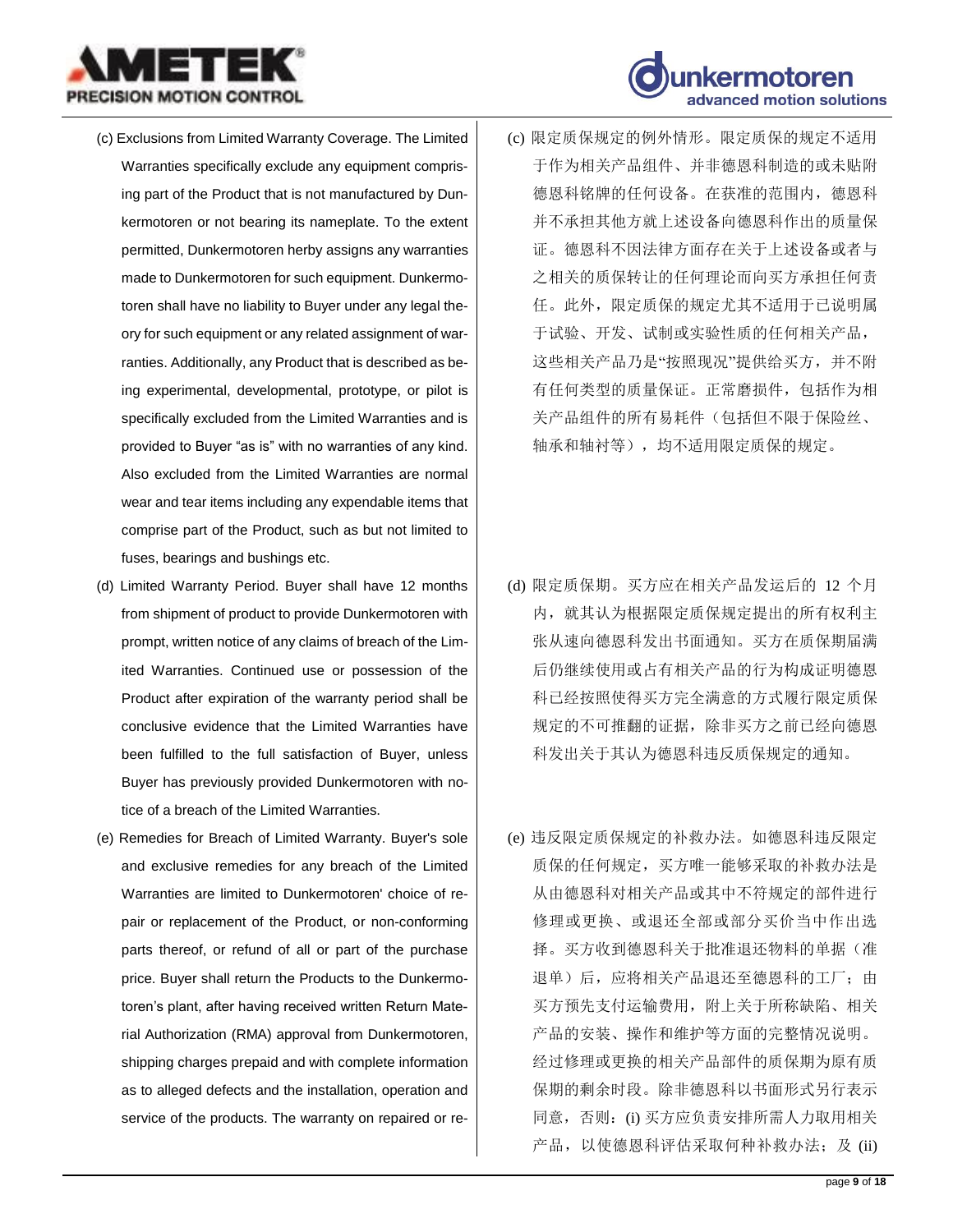



placed parts of the Product shall be limited to the remainder of the original warranty period. Unless otherwise agreed to in writing by Dunkermotoren, (i) Buyer shall be responsible for any labor required to gain access to the Product so that Dunkermotoren can assess the available remedies and (ii) Buyer shall be responsible for all costs of installation of repaired or replaced Products. All exchanged Products replaced under this Limited Warranty will become the property of Dunkermotoren.

- (f) The Buyer shall immediately inform Dunkermotoren about any risks that may occur during the use of any Products, and any product defects it may become aware of. If Dunkermotoren conducts a recall or public warning concerning the Products by itself which becomes necessary due to non-conformities of the Products delivered by the Buyer, the Buyer shall provide any and all assistance required by Dunkermotoren and bear any and all costs connected with such recall / public warning, and shall assume the liability for any and all losses incurred by Dunkermotoren.
- (g) Transferability. The limited warranties set forth in this section are Dunkermotoren' sole and exclusive warranties and are subject to the limits of liability set forth in section 8 below. Dunkermotoren makes no other warranties, express or implied, including, without limitation, warranties of merchantability or fitness for a particular purpose, course of dealing and usage of trade.
- 8. Limitation of liability. Neither Dunkermotoren, nor its suppliers, shall be liable, whether in contract, warranty, failure of a remedy to achieve its intended or essential purposes, tort, strict liability, indemnity or any other legal theory, for loss of use, revenue, savings or profit, or for costs of capital or of substitute use or performance, or for indirect, special, liquidated, punitive, exemplary, collateral, incidental or consequential damages, or for any other loss or cost of a similar

买方应承担经过修理或更换的相关产品的全部安装 费。凡经更换后重新享受限定质保的相关产品,将 会转而成为德恩科的财产。

- (f) 买方在使用任何相关产品的过程中一旦发现任何风 险、或者一旦知悉任何相关产品存在缺陷,应当立 即告知德恩科。如德恩科因买方交付的产品不符规 定而需要自行召回相关产品或就相关产品发出公开 警示,则买方应提供德恩科所需的各项及一切协 助,并且承担与召回或公开警示有关的各项及一切 费用,同时对于德恩科所蒙受的各项及一切损失承 担责任。
- (g) 可转让性。本节列明的作为德恩科自身独有政策的 限定质保规定不得违反符合下文第 8 条关于责任限 制规定。德恩科并不作出任何其他明示或暗示的 (包括但不限于:在适销性、适用于特定用途、买 卖过程、商贸用途等方面的)保证。
- 8. 责任限制。对于以下各项,德恩科与其各个供应商概不 承担以任何合同、保证、补救办法未能达成所拟目的 或主要目的、侵权、严格赔偿责任、补偿或任何其他 法律原理为由所主张的任何法律责任:用途丧失、收 益损失、储蓄或利润损失、资金成本、替代性使用或 履约、间接/特殊/约定/惩罚/惩戒/伴生/附带/衍生等性 质的损害赔偿、类似性质的任何其他损失或费用或者 买方以买方客户受损为由提出的权利主张。德恩科仅 对在签订本标准条款时能够预见的买方所蒙受的实际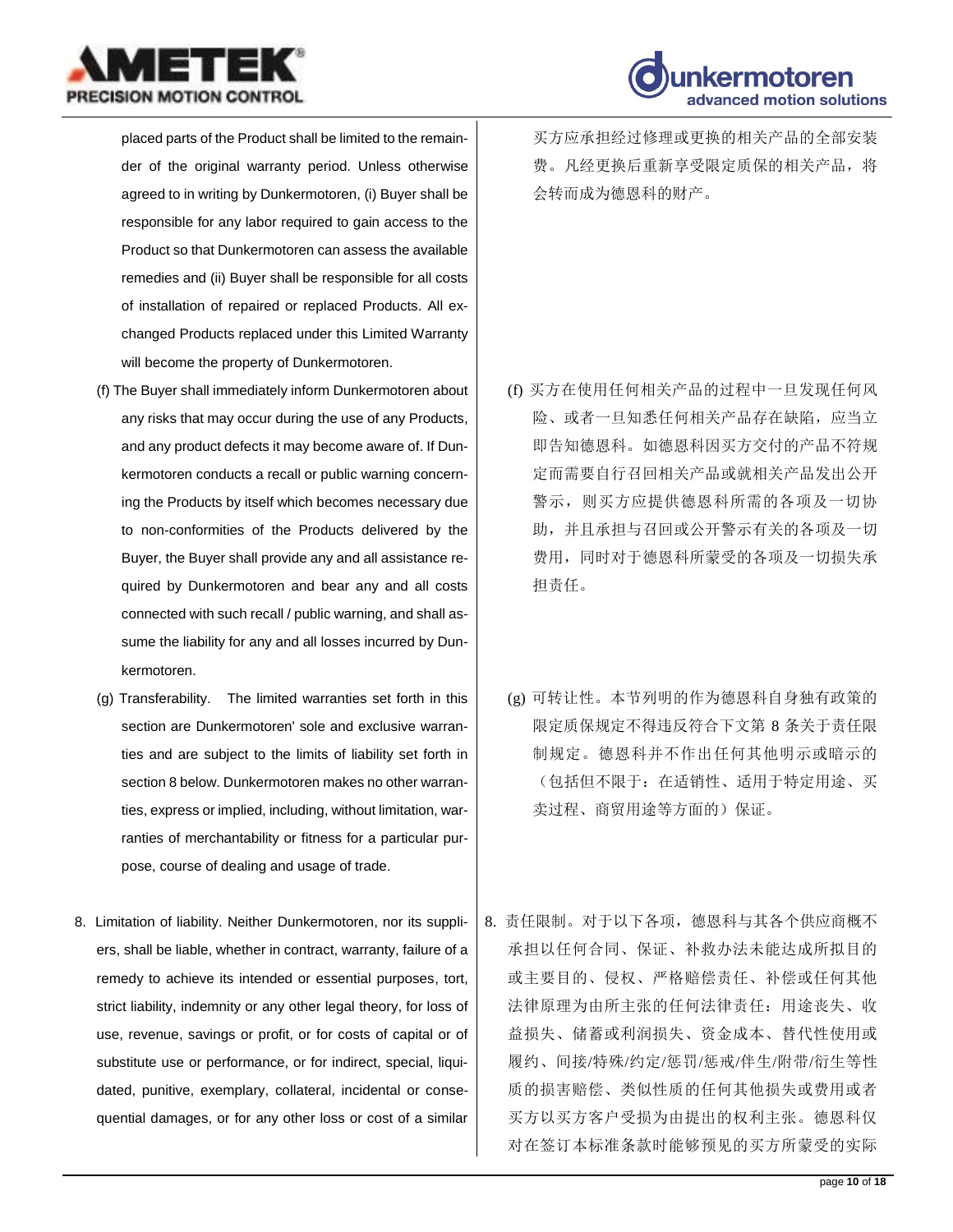



type, or for claims by Buyer for damages of Buyer's customers. Dunkermotoren shall only be liable for the actual direct losses incurred by the Buyer which were foreseeable at the time of conclusion of the respective agreement. Dunkermotoren's maximum liability under these terms shall be the actual purchase price received by Dunkermotoren for the Product at issue or one million dollars, whichever is less. Buyer agrees that the exclusions and limitations set forth in this article are separate and independent from any remedies which Buyer may have hereunder and shall be given full force and effect whether or not any or all such remedies shall be deemed to have failed of their essential purpose. These limitations of liability are effective even if Dunkermotoren has been advised by the Buyer of the possibility of such damages. The above limitations shall not apply in case of personal injuries and in case of property damages which are caused by gross negligence or intention.

9. Patent and Copyright Infringement. Dunkermotoren will, at its own expense, defend or at its option settle any suit or proceeding brought against Buyer in so far as it is based on an allegation that any Product (including parts thereof), or use therof for its intended purpose, constitutes an infringement of any Chinese patent or copyright, if Dunkermotoren is promptly provided notice and given authority, information, and assistance in a timely manner for the defense of said suit or proceeding. Dunkermotoren will pay the damages and costs awarded in any suit or proceeding so defended. Dunkermotoren will not be responsible for any settlement of such suit or proceeding made without its prior written consent. In case the Product, or any part thereof, as a result of any suit or proceeding so defended is held to constitute infringement or its use by Buyer is enjoined, Dunkermotoren will, at its option and its own expense, either: (a) procure for Buyer the right to continue using said Product; (b) replace it with substantially equivalent non-infringing Product; or (c) modify the Product so it becomes non-infringing. Dunkermotoren will 直接损失承担责任。德恩科在本标准条款项下承担的 责任以德恩科就有争议的相关产品所收取的实际购买 价格或者一百万元(以两者之中较低者为准)为限。 买方同意:本条列明的除外情形和限制范围有别于买 方在本标准条款项下采取的各项补救办法;不论该等 补救办法的其中某些或全部被视为未能取得其主要目 的,本条列明的除外情形和限制范围均具有充分效力 与作用。即使买方已告知德恩科有可能发生上述损 失,该等责任限制规定仍具有效力。但对于由于重大 疏忽或故意所致的人身伤害、财产损失等情形,则不 适用上述关于责任限制的规定。

9. 专利与著作权侵权。德恩科将自担费用,抗辩或(自行 选择)处理,任何针对买方提起的宣称相关产品(包 括其任何部分)或按其既定用途的使用构成对任何中 国专利或著作权侵权的诉讼或法律程序,但前提是应 就此立即通知德恩科,并及时给予德恩就此类诉讼或 法律程序进行抗辩的授权、信息及协助。德恩科将支 付由其抗辩的任何诉讼或法律程序所判罚的损害赔偿 及费用。事先未经德恩科书面同意,德恩科不承担此 类诉讼或法律程序的任何处理结果。如果德恩科参与 抗辩的任何诉讼或法律程序判定相关产品或其任何部 分构成侵权,或者禁止买方使用,则德恩科将自行选 择且自担费用:(a) 设法为买方取得继续使用前述相关 产品的权利;或者(b) 以实质上类似的非侵权相关产品 替换该等侵权相关产品;或者(c)修改相关产品使之不 再侵权。 如属以下情形,德恩科对买方不承担本条项 下的任何责任或义务:相关产品(a)根据买方的设计或 指示供货,且遵守该等设计或指示导致德恩科背离其 常规作法;(b)在交付后,经买方或买方的承包商修 改;(c)由买方或买方的承包商融入了不属于本标准条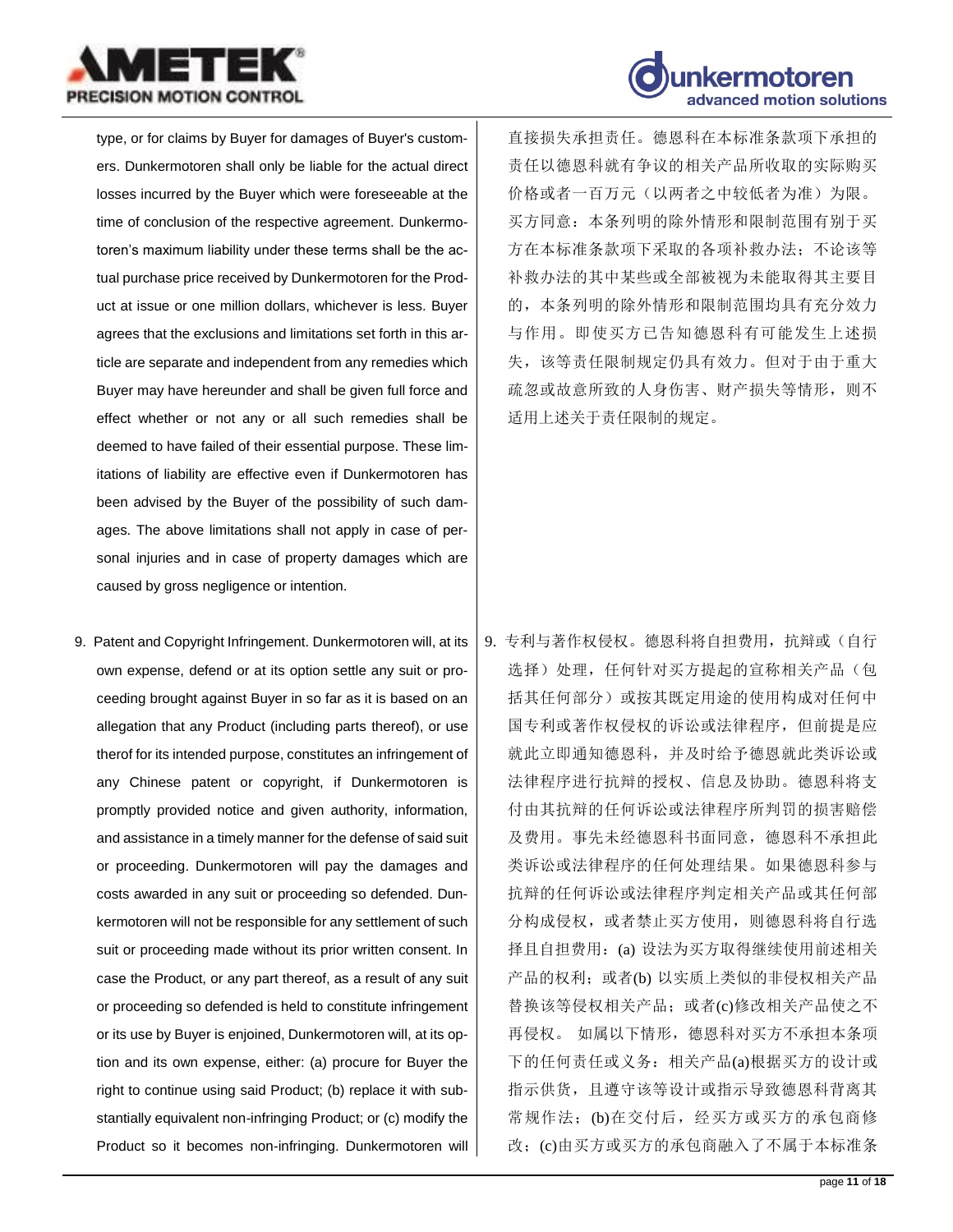



have no duty or obligation to Buyer under this Article to the extent that the Product is (a) supplied according to Buyer's design or instructions wherein compliance therewith has caused Dunkermotoren to deviate from its normal course of performance, (b) modified by Buyer or its contractors after delivery, (c) combined by Buyer or its contractors with devices, methods, systems or processes not furnished hereunder and by reason of said design, instruction, modification, or combination a suit is brought against Buyer. In addition, if by reason of such design, instruction, modification or combination, a suit or proceeding is brought against Dunkermotoren, Buyer shall protect Dunkermotoren in the same manner and to the same extent that Dunkermotoren has agreed to protect Buyer under the provisions of the Section above. This article is an exclusive statement of all the duties of the parties relating to patents and copyrights, and direct or contributory patent or copyright and of all the remedies of Buyer relating to any claims, suits, or proceedings involving patents and copyrights.

- 10. Compliance with Laws. Buyer agrees to comply with all applicable laws and regulations relating to the purchase, resale, exportation, transfer, assignment, disposal or use of the Products. Buyer agrees that it will not export, re-export, or otherwise distribute the Products or any technical data related thereto, in violation of any export control laws or regulations of China and / or the European Union or the United States of America.
- 11. Changes in Work and Product Changes. Dunkermotoren shall not implement any changes in the scope of work unless Buyer and Dunkermotoren agree in writing to the details of the change and any resulting price, schedule or other contractual modifications. Any change to any law, rule, regulation, order, code, standard or requirement which requires any change hereunder shall entitle Dunkermotoren to an equitable adjustment in the prices and any time of performance.

款项下所提供的设备、方法、系统或工艺,并且因为 上述设计、指示、修改或融合导致买方被起诉。此 外,如因此类设计、指示、修改或融合,导致德恩科 被起诉或被提起法律程序,买方应以德恩科在上条规 定中同意保护买方的同等方式及同等程度保护德恩 科。本条系双方就专利与著作权、直接或辅助专利或 著作权承担全部责任,以及买方就与专利及著作权相 关的任何权利主张、诉讼或法律程序享有全部救济的 排他性声明。

- 10. 遵守法律。买方同意遵守一切有关相关产品的采购、 再售、出口、转让、转让、处置或使用所适用的法律 与法规。买方同意:其不会违反中国和/或欧盟或美国 任何有关出口管控法律或法规,出口、转口或另行经 销相关产品或与之相关的任何技术数据。
- 11. 工作变更及相关产品变更。德恩科不得对工作内容进 行任何变更,除非买方与德恩科书面约定变更的详细 内容以及相应产生的价格、时间表或其他合约性质的 修改内容。因任何法律、规章、法规、命令、法典、 标准或要求发生任何变更而须对本标准条款予以变更 的,应授权德恩科对价格及履约时间进行相应地调 整。德恩科可以随时且未经通知对任何相关产品的设 计、材料、改进或其他方面进行变更,并且可以中断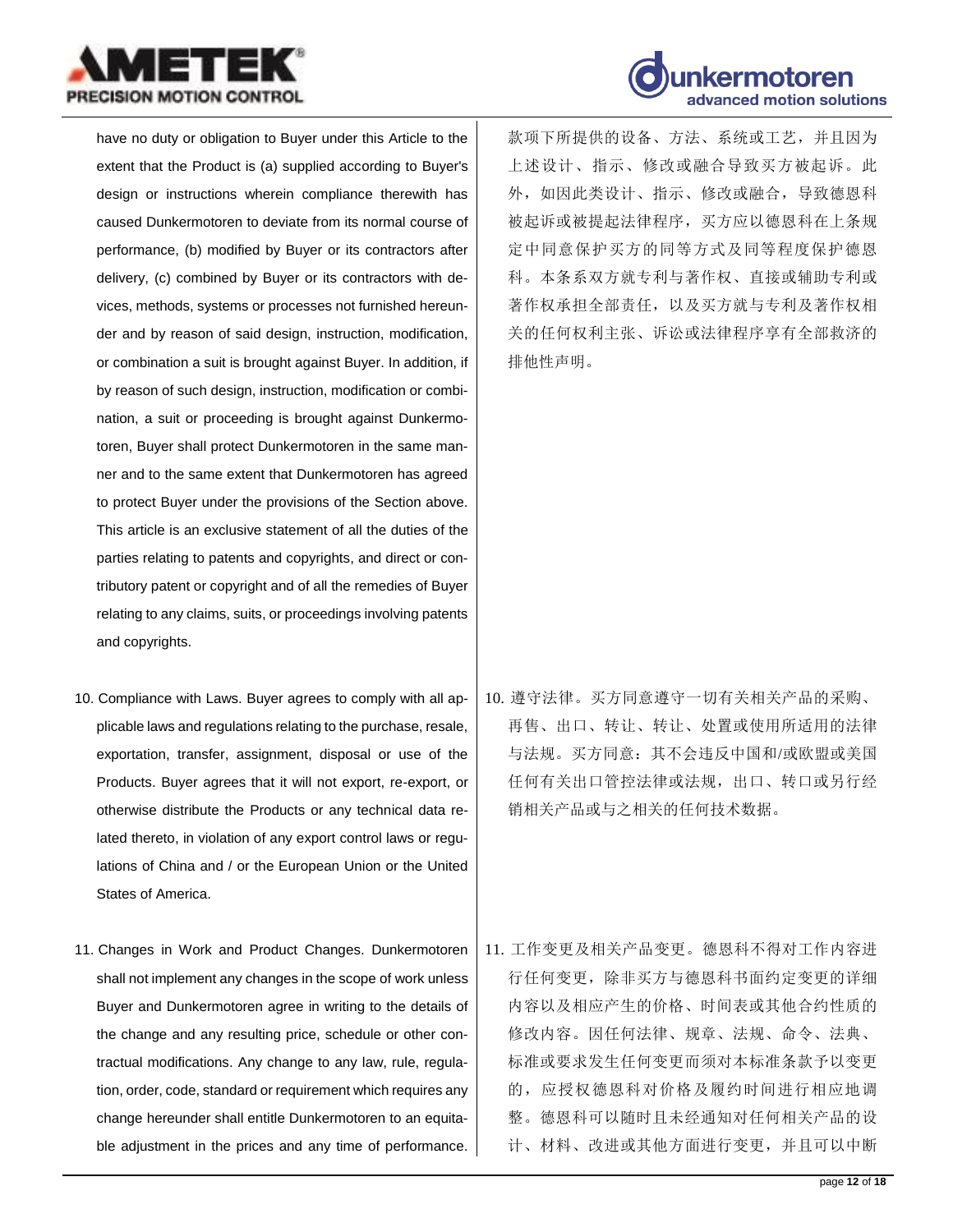



Dunkermotoren may, at any time and without notice, make changes (whether in design, material, improvements or otherwise) in any Products, and may discontinue the manufacture of any Products, without incurring any obligations of any kind as a result thereof.

- 12. Non-waiver of Default. Each shipment made hereunder shall be considered a separate transaction and shall be invoiced separately. In the event of any default by Buyer, Dunkermotoren may decline to make further shipments. If Dunkermotoren elects to continue to make shipments, Dunkermotoren actions shall not constitute a waiver of any default by Buyer or in any way affect Dunkermotoren legal remedies for any such default. Any waiver of Dunkermotoren to require strict compliance with the provisions of these terms shall be in writing and any failure of Dunkermotoren to require such strict compliance shall not be deemed a waiver of Dunkermotoren's - right to insist upon strict compliance thereafter.
- 13. Final Written Agreement; Modification of Terms. These terms, together with any quotation, frame agreement, purchase order or acknowledgement issued or signed by Dunkermotoren, comprise the complete and exclusive agreement between the parties (the Agreement) and supersede any terms contained in Buyer's documents, unless otherwise agreed expressly and in writing by Dunkermotoren. These terms may only be modified by a written instrument signed by authorized representatives of both parties.
- 14. Assignment. Neither party may assign the Agreement, in whole or in part, nor any rights or obligations hereunder without the prior written consent of the other; provided however that Dunkermotoren may assign its rights and obligations under these terms to its affiliates and Dunkermotoren may grant a security interest in the Agreement and/or assign proceeds of the Agreement without Buyer's consent.

任何相关产品的制造,且此类中断不会产生任何一种 义务。

- 12. 违约情况下不弃权。本标准条款项下的每次发运均应 视为一项单独交易,并且应单独开立发票。如果买方 违约,德恩科可以拒绝进一步发运。如果德恩科选择 继续发运,该等行为不构成德恩科对买方违约放弃追 究的权利,或以任何形式影响德恩科就买方的该等违 约进行合法救济。德恩科放弃要求严格遵守本标准条 款各项规定应以书面形式作出。德恩科未要求严格遵 守本标准条款各项规定的,不得视为德恩科放弃日后 要求严格遵守本标准条款各项规定的权利。
- 13. 最终书面协议;修改本标准条款。除德恩科以书面形 式明确同意外,德恩科签发或签署的本标准条款以及 任何报价、框架协议、采购订单或确认函,构成双方 之间完整且排他性的协议(本协议),并且取代买方 文件中所含的任何条款。通过双方授权代表签署书面 正式文件方能修改本标准条款。

14. 转让。事先未经另一方书面同意,任何一方不得整体 或部分地转让本协议,或者本标准条款项下任何权利 或义务,但是德恩科可以向其关联方转让其在本标准 条款项下的权利和义务并且可以授予本协议中的任何 担保物权和/或转让本协议的任何收益且无需买方同 意。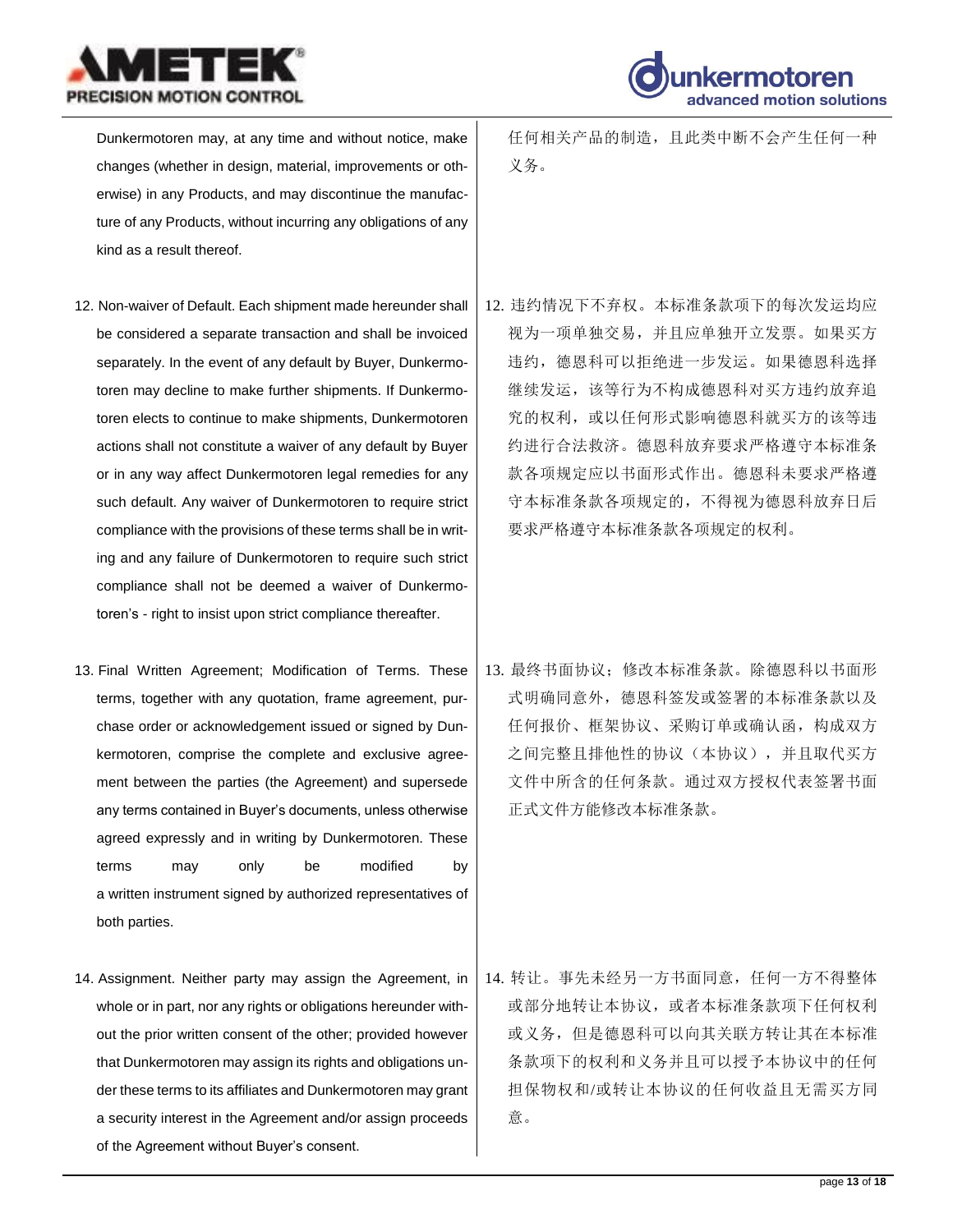



15. Applicable Law and Jurisdiction. These terms are governed and construed in accordance with the laws of the People's Republic of China, without regard to its conflict of laws principles. The application of the United Nations Convention on Contracts for the International Sale of Goods (CISG) as well as the application of the Hague Convention on Contracts for the International Sale of Goods is expressly excluded.

Any dispute arising out of or in connection with these terms or over their validity shall be settled through friendly consultations between the parties. If no agreement can be reached between the parties within 30 days after the dispute has arisen, the dispute shall be finally submitted to an arbitration tribunal of the China International Economic and Trade Arbitration Commission, Beijing Headquarters (hereinafter referred to as "CIETAC"), for arbitration according to the Rules of Arbitration of the said arbitration commission effective on the date of request for arbitration. The place of arbitration shall be in Shanghai. The arbitration proceedings shall be conducted in English language.

The arbitration tribunal shall consist of 3 arbitrators. Each party shall appoint one arbitrator. The two first mentioned arbitrators shall select the third arbitrator who shall act as chairman of the arbitration tribunal. If a party fails to appoint its arbitrator within one month after receipt of the notice of arbitration from the arbitration commission or if the two first mentioned arbitrators cannot come to an agreement on the chairman of the arbitration tribunal within one month after they have been appointed, the respective arbitrator or the chairman of the arbitration tribunal shall be appointed by the Chairman of the CIETAC.

The arbitration award shall be final and binding on the parties. The arbitration fee and the reasonable expenses of the winning party, including lawyer's fees shall be borne by the losing party except as otherwise awarded by the arbitration tribunal.

15. 适用法律与管辖。本标准条款受中华人民共和国法律 管辖并据之释义,但不适用其下关于法律冲突的原 则,亦明确不适用《联合国国际货物买卖合同公约》 (CISG)以及《关于国际货物买卖合同成立统一法的 海牙公约》的规定。

本标准条款所产生的以及与之相关、或者涉及其效力 的一切争议,均由双方通过友好协商方式解决。如双 方在发生争议后 30 天内无法达成一致,争议最终应提 交中国国际经济贸易仲裁委员会("贸仲")北京总会 辖下某一仲裁庭,按照上述仲裁委员会在申请仲裁当 日有效的仲裁规则进行仲裁。仲裁地点为上海。仲裁 程序以英语进行。

仲裁庭由 3 名仲裁员组成。双方各指定 1 名仲裁员。由 前述两名仲裁员挑选担任首席仲裁员的第三名仲裁 员。如任何一方在收到上述仲裁委员会的仲裁通知书 后一个月内未指定其仲裁员,或前述两名仲裁员在各 自接受指定后一个月内未就首席仲裁员人选达成一 致,则应由贸仲主任指定相关仲裁员或首席仲裁员。

仲裁裁决为终局裁决,对双方均具有约束力。仲裁费 和胜方产生的包括律师费在内的合理开支由败方承 担,仲裁庭另有裁决的除外。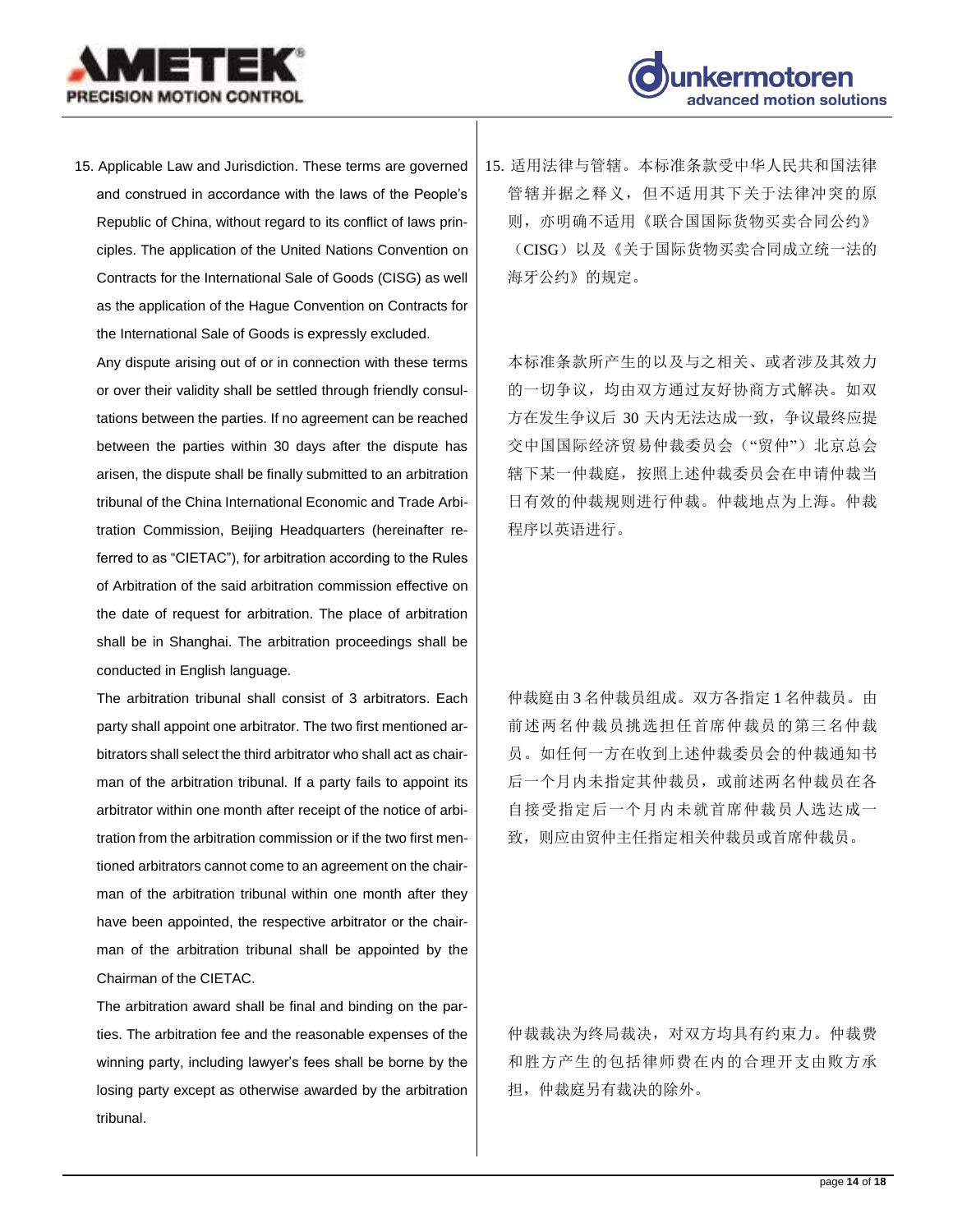



Unless otherwise provided in the order documents, the place of performance shall be the domicile of Dunkermotoren.

- 16. Severability. If any provision of these terms is held to be invalid, illegal or unenforceable, the validity, legality and enforceability of the remaining provisions will not in any way be affected or impaired, and such provision will be deemed to be restated to reflect the original intentions of the parties as nearly as possible in accordance with applicable law. The same applies for omissions, if any.
- 17. These terms are written in both Chinese and English languages. Both language versions shall be equally authentic and binding. In case of discrepancies between the two language versions, the English language version shall prevail.

除其他文件另作规定外,履约地点应为德恩科所在 地。

- 16. 可分割性。如本标准条款的任何条文被认定为无效、 非法或不可强制执行,其他条文的有效性、合法性及 可强制执行性不受任何影响或削弱。相关条文将视为 按照相关法律进行改写,以尽量反映双方原有意图。 如有遗漏,同样适用此项规定。
- 17. 本标准条款以中文与英文两种语言书就。两种文本具 有同等效力和约束力。如两种文本之间有歧义,应以 英文本为准。

## **Dunkermotoren Taicang Co., Ltd. (Dunkermotoren) Software License/Warranty Addendum Version September 2014**

This Article 1 Addendum supplements Dunkermotoren's Standard Terms and Conditions of Sale and in particular but not limited to Article 7 ("Limited Warranty") and applies to software furnished by Dunkermotoren. All other Articles contained in

## 德恩科电机(太仓)有限公司(德恩科) 软件许可**/**质保附录 **2014** 年 **9** 月版

本第 1 条附录对《德恩科标准销售条款与条件》进行补 充,尤其是(但不限于)第7条("限定质保")规定。本 第 1 条附录适用于由德恩科提供的软件。《德恩科标准销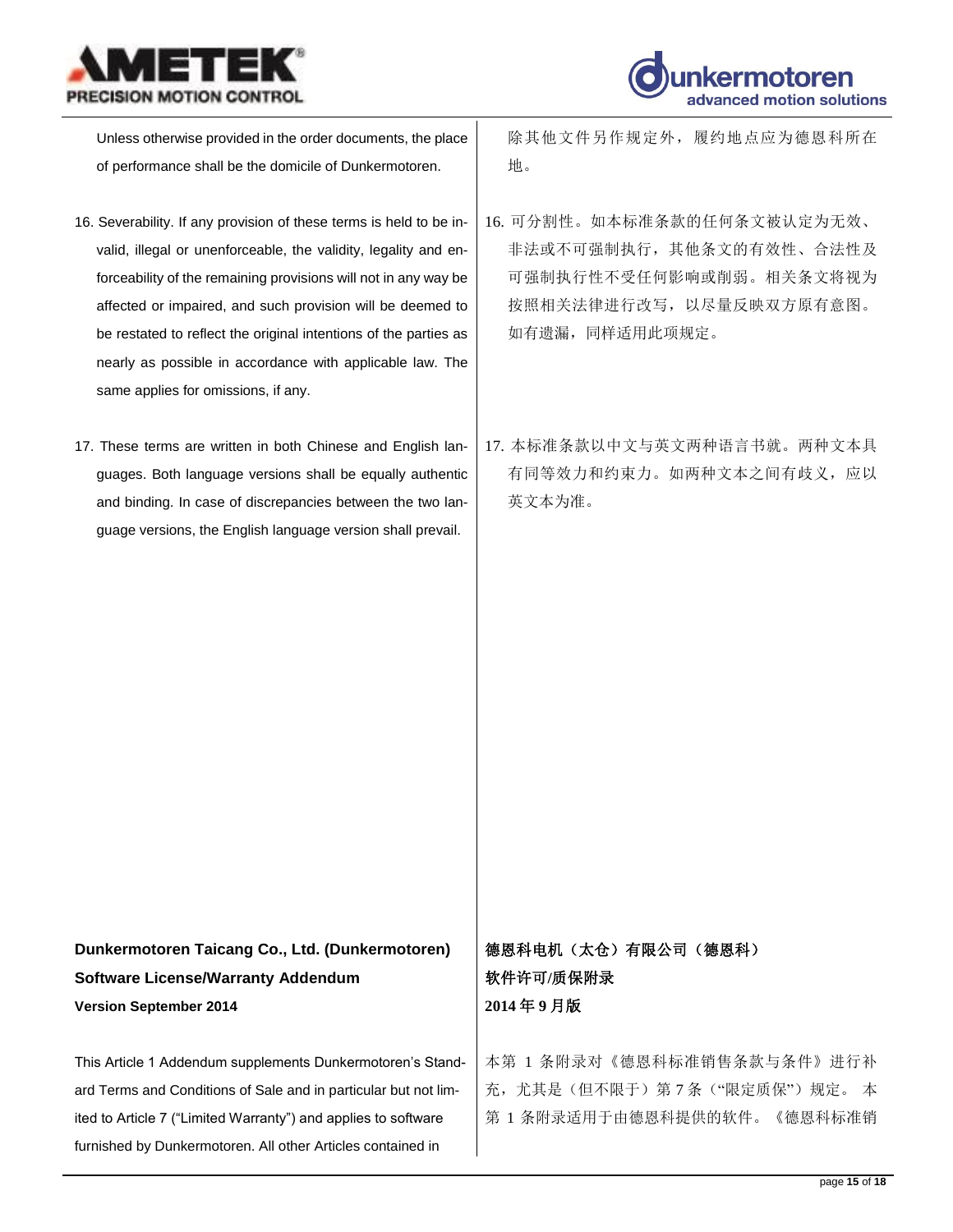



Dunkermotoren's Standard Terms and Conditions of Sale are incorporated herein by reference.

- 1. Software License SOFTWARE, Warranty, Fees.  $\qquad \qquad$  1. 软件许可、软件、质保及费用。
	- (a) Dunkermotoren hereby grants to Buyer: a non-exclusive, non-transferable right to use the computer software program licensed under the Agreement in machine-readable, object code form and any modifications made by Dunkermotoren thereto ("Software"), but only in connection with the configuration of the Products and operating system for which the Software is ordered and for the purpose stated in the related Dunkermotoren operating documentation. Buyer agrees that neither he nor any third party shall modify, reverse engineer, decompile or reproduce the Software, without Dunkermotoren's prior written consent, except for making a single copy for backup or archival purposes in accordance with the related Dunkermotoren operating documentation, and provided that Dunkermotoren's confidential and proprietary legend is included. Except to the extent that the parties otherwise agree in writing, Buyer's license to use the copy of such Software shall terminate upon breach of this license or the Agreement by Buyer, including, without limitation, breach of payment or confidentiality obligations. All copies of the Software are the property of Dunkermotoren, and all copies for which the license is terminated shall be returned to Dunkermotoren promptly after termination.
	- (b) Dunkermotoren may authorize Buyer (such as a Dunkermotoren distributor or original equipment manufacturer) to transfer this software license and warranty to a third party ("Dunkermotoren-authorized transferee"). Such authorization to transfer shall be in writing and signed by a Dunkermotoren authorized representative. Dunkermotoren-authorized transferee shall have the same rights and obligations as Buyer, except it shall not have the right to transfer such license.

售条款与条件》所载其他所有条款均通过提述方式纳入本 附录之内。

- - (a) 德恩科特此授予买方一项非排他性的、不可转让的 权利,以便买方使用在相关协议项下以可机读目标 代码形式许可的计算机软件程序、以及由德恩科对 其进行的任何修改("软件"),但该等许可仅限于 与相关产品以及所订购软件拟适用的操作系统的配 置相关的事项,并仅限于德恩科相关操作文件所载 之目的。买方同意:事先未经德恩科书面同意,其 或任何第三方均不得对软件进行修改、反向工程、 编译或复制,但可以按照德恩科相关操作文件的规 定为备份或存档之目的而制作单一副本,前提是该 单一副本中须载明德恩科的保密与专有性声明。除 双方另有书面约定外,买方所持之使用软件副本的 许可应在买方违反本项许可或者违反相关协议时终 止,包括但不限于违反付款义务或保密义务。所有 软件副本均属德恩科财产。许可终止所涉的所有副 本均应在终止后及时退还给德恩科。

(b) 德恩科可以授权买方(如德恩科经销商或原始设备 制造商)向第三方("经德恩科授权的受让人")转 让软件许可及质保。该等转让授权应以书面形式作 出,并由德恩科授权代表签署。经德恩科授权的受 让人应享有与买方相同的权利、承担与买方相同的 义务,但无权转让相关许可。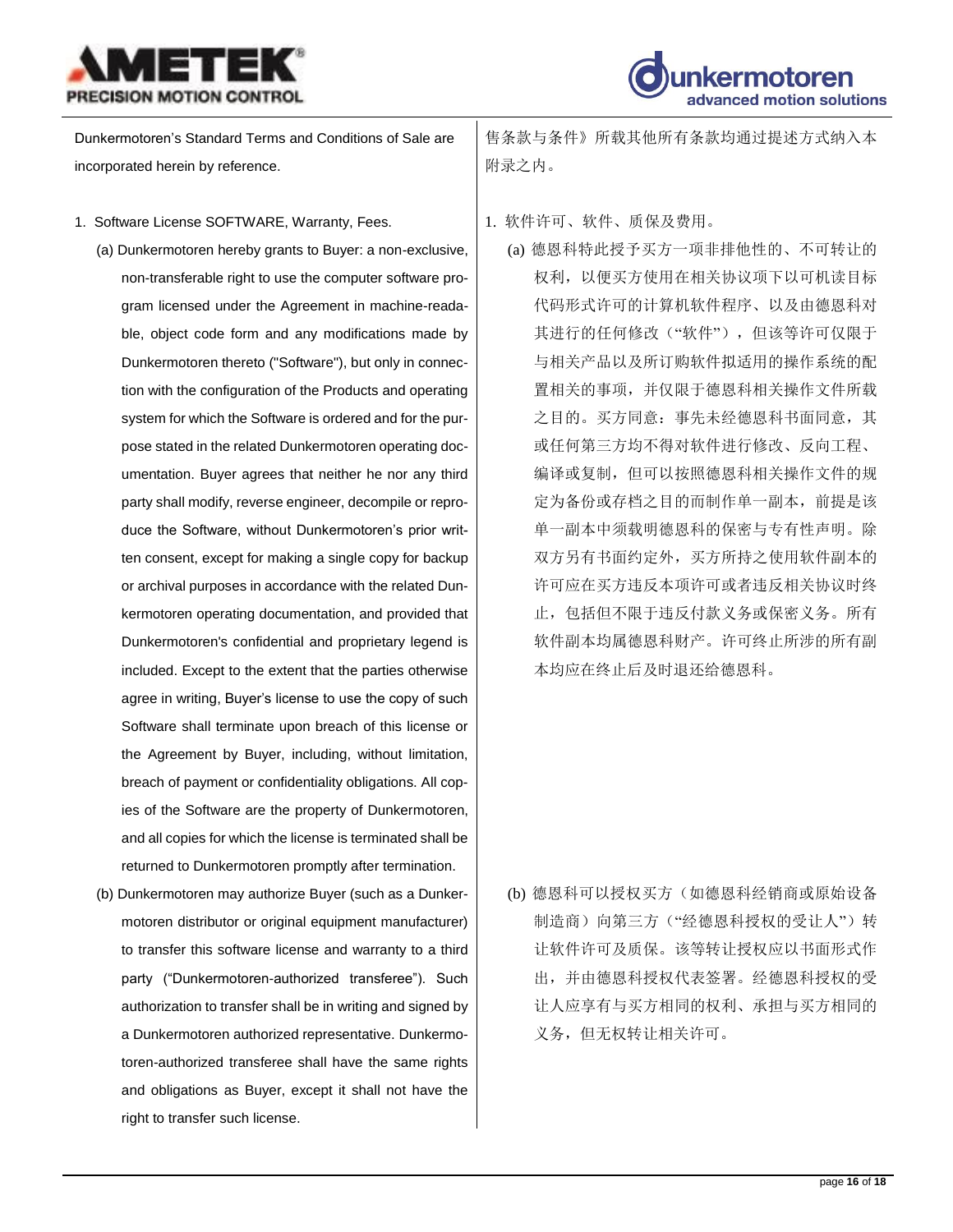

- (c) Dunkermotoren warrants that on the date of shipment of the Software only to Buyer or Buyer's Dunkermotorenauthorized transferee hereunder that: (1) the Software media contain a true and correct copy of the Software and are free from material defects; (2) Dunkermotoren has the right to grant the license hereunder; and (3) the Software will function substantially in accordance with the related Dunkermotoren operating documentation. Dunkermotoren disclaims any warranty that the operation of the Software will be uninterrupted or error free. This warranty does not apply to software delivered by Dunkermotoren but produced by others. The warranty for software produced by others shall be the warranty as stated by the software producer.
- (d) If within one (1) year from date of initial installation (but not more than eighteen (18) months from date of shipment by Dunkermotoren to Buyer) of Software, Buyer or its Dunkermotoren-authorized transferee hereunder discovers that the Software is not as warranted above and promptly notifies Dunkermotoren in writing, within this period of time, of the nonconformity, and if Dunkermotoren cannot correct the nonconformity or deems correction to be commercially impracticable or prohibitively expensive, Buyer's and Buyer's Dunkermotoren-authorized transferee's exclusive remedies, at Dunkermotoren's option and expense, are: (1) replacement of the nonconforming Software; or (2) termination of this license and a refund of an equitable, pro rata share of the Contract price or license fee paid.
- (e) This warranty will apply for the period specified in (d) above, provided that: (1) the Software is not modified, changed, or altered by anyone other than Dunkermotoren or its suppliers, unless authorized by Dunkermotoren in writing; (2) there is no change by anyone other than Dunkermotoren to the Products for which the Software is ordered; (3) the Products are in good operating



(c) 德恩科保证:在本附录项下仅向买方或其经德恩科 授权的受让人发运软件之日:(1) 软件媒介中包含 一份真实准确的软件副本,且不存在重大缺陷; (2) 德恩科有权在本附录项下授予许可;及(3) 软件 功能将实质符合德恩科相关操作文件的规定。德恩 科否认曾保证软件运行不会中断或者不会出现差 错。上述保证并不适用于由软件德恩科交付的、但 由他人生产的软件。由他人生产的软件应适用软件 生产商作出的保证。

- (d) 如在软件初始安装之日起 1(一)年内(但不得超 过德恩科向买方发运之日起 18(十八)个月), 买方或其在本附录项下经德恩科授权的受让人发现 软件并不符合上述保证,并在规定期限内及时以书 面方式将该等不符规定情形通知德恩科,而德恩科 无法纠正该等不符规定情形或者认为纠正该等不符 规定情形在商业上不可行或者过于昂贵,则买方及 其经德恩科授权的受让人应享有如下排他性救济, 具体由德恩科选择并承担费用:(1) 更换不符合的 软件;或 (2) 终止本项许可并要求按照合理比例退 还已经支付的合同价格或许可费。
- (e) 在上文 (d) 指明的期限内,将适用上述保证,前提 是: (1) 除德恩科或其供应商以外, 并未有任何人 为对软件进行修改、变更或更改,经德恩科书面授 权的情形除外;(2) 除德恩科以外,并未有任何人 对所订购软件拟适用的相关产品作出任何变更; (3) 相关产品运行良好、安装在合适的操作环境 中;(4) 不符规定情形并非由买方或其经德恩科授 权的受让人、或其任何代理人、受雇人、员工、承